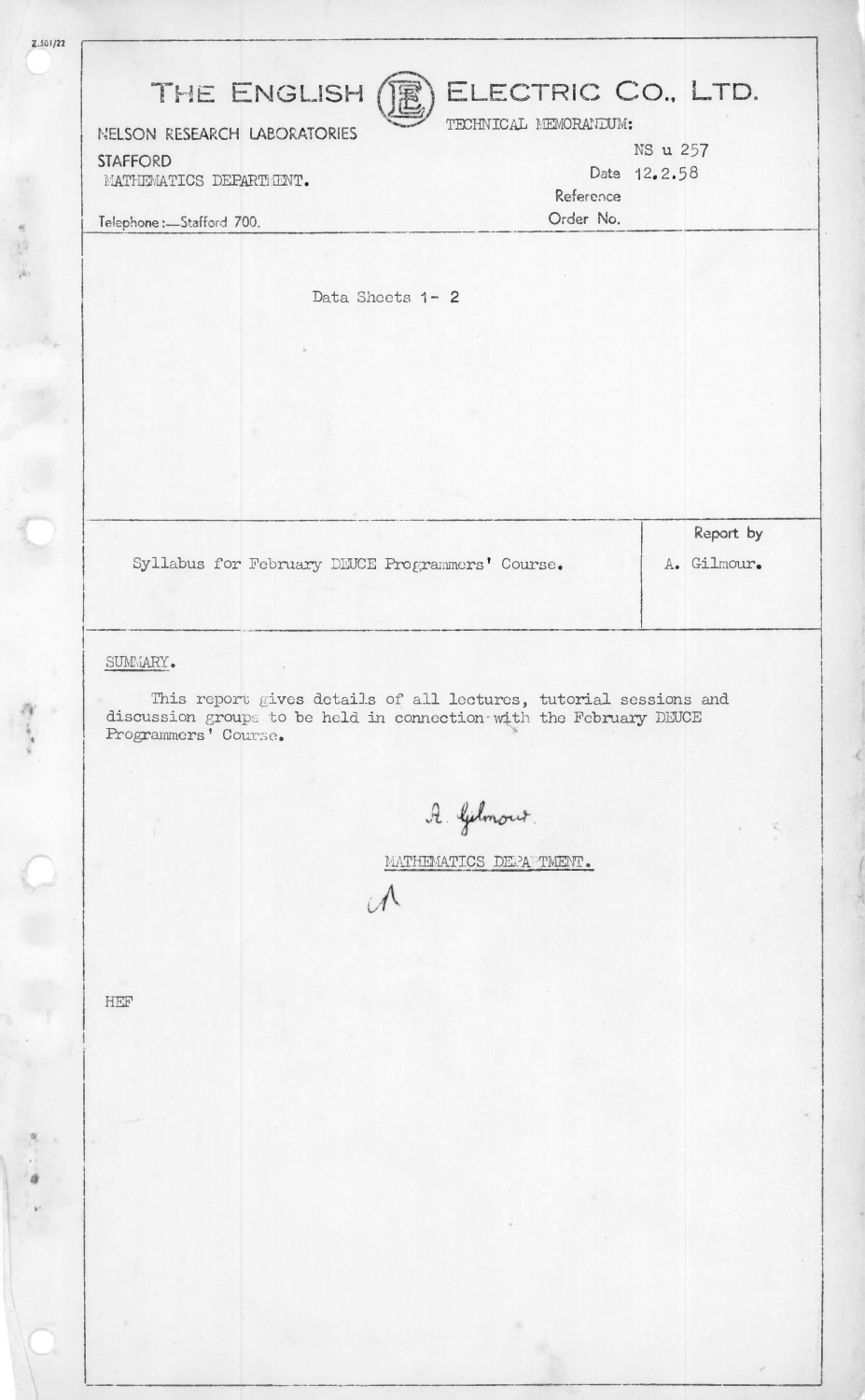NELSON RESEARCH LABORATORIES STAFFORD E. E. CO. LTD MATHEMATICS DEPARTMENT.

2. DETAILED SYLLABUS.

## 1st WEEK.

|  | Mon. $17th$ Feb. $2.30$ p.m.<br>$4.15$ p.m. | Introduction to Computers.<br>Tutorial Session.                                                                                                              | G.M. Davis.                                            |
|--|---------------------------------------------|--------------------------------------------------------------------------------------------------------------------------------------------------------------|--------------------------------------------------------|
|  | 2.30 p.m.                                   | Tues. 18th Feb. 9.30 a.m. Basic Programming Manual.<br>Tutorial Sessions.                                                                                    | Dr. V.E. Price.                                        |
|  | Wed. 19th Feb. 9.30 a.m.<br>$11.15$ a.m.    | Stages in Preparing a Programme. Miss A. Birchmore.<br>Principles of programming.<br>$2.30$ $p_{\bullet}$ m. Control Panel $(1)$<br>4.15 p.m. Demonstration. | Miss A. Birchmore.<br>$D_{\bullet}J_{\bullet}$ Ozanne. |
|  | Thurs. 20th Feb. $9.30$ a.m.                | Decimal/Binary, Binary Decimal<br>Conversion.<br>11.15 a.m. Subroutine Library and<br>Organisation.<br>2.30 p.m. Tutorial Sessions.                          | R.A. Smith.                                            |
|  | Fri. $21st$ Feb. $9.30$ a.m.                | Special Programming Techniques.<br>11.15 a.m. Fixed Point and Floating Point<br>Arithmetic.<br>2.30 p.m. Tutorial Sessions.                                  | A. Gilmour.<br>F. Duncan.                              |

## 2nd WEEK..

| Mon. |  |              |             | 24th Feb. 9.30 a.m. Tutorial Sessions.<br>2.30 p.m. Read and Punch Subroutines.<br>4.15 p.m. Common Programming Errors. | P.B. Holland.<br>D.J. Ozanne. |
|------|--|--------------|-------------|-------------------------------------------------------------------------------------------------------------------------|-------------------------------|
|      |  | $11.15$ a.m. |             | Tues. 25th Feb. 9.30 a.m. Control Panel (2)<br>Tutorial Session.                                                        | D.J. Ozanne.                  |
|      |  |              | $4.15$ p.m. | 2.30 p.m. Operational & Statistical<br>Applications.<br>Tutorial Session.                                               | P.J. Landin.                  |
| Wed. |  |              | 2.30 p.m.   | 26th Feb. 9.30 a.m. Programme Testing.<br>11.15 a.m. Programme Assembly.<br>Tutorial Sessions.                          | P.J. Landin.<br>P.J. Landin.  |
|      |  |              |             | Thurs. 27th Feb. 9.30 a.m. Auxiliary Equipment.<br>Tutorial Sessions & Demonstrations<br>of Auxiliary Equipment.        | W.J. Somerfield.              |
|      |  |              |             |                                                                                                                         |                               |

|  |  | Fri. 28th Feb. 9.30 a.m. G.I.P.                               | C. Robinson. |
|--|--|---------------------------------------------------------------|--------------|
|  |  | 11.15 a.m. Matrix Operations.<br>2.30 p.m. Tutorial Sessions. | C. Robinson. |
|  |  |                                                               |              |

## 3RD WEEK.

|  |                | Mon. 3rd Mar. 9.30 a.m. Tutorial Sessions.<br>2.30 p.m. Other Interpretive Schemes.                   | S.J.M. Denison.            |
|--|----------------|-------------------------------------------------------------------------------------------------------|----------------------------|
|  | Tues. 4th Mar. | 9.30 a.m. DEUCE Developments.<br>11.15 a.m. Engineering Applications.<br>2.30 p.m. Tutorial Sessions. | T. Elliott.<br>A. Gilmour. |
|  | Wed. 5th Mar.  | 9.30 a.m. Problem Solving.<br>2.30 p.m. Tutorial Sessions.                                            | A. Gilmour.                |

**1/23** 

*•*

**r**

**«**